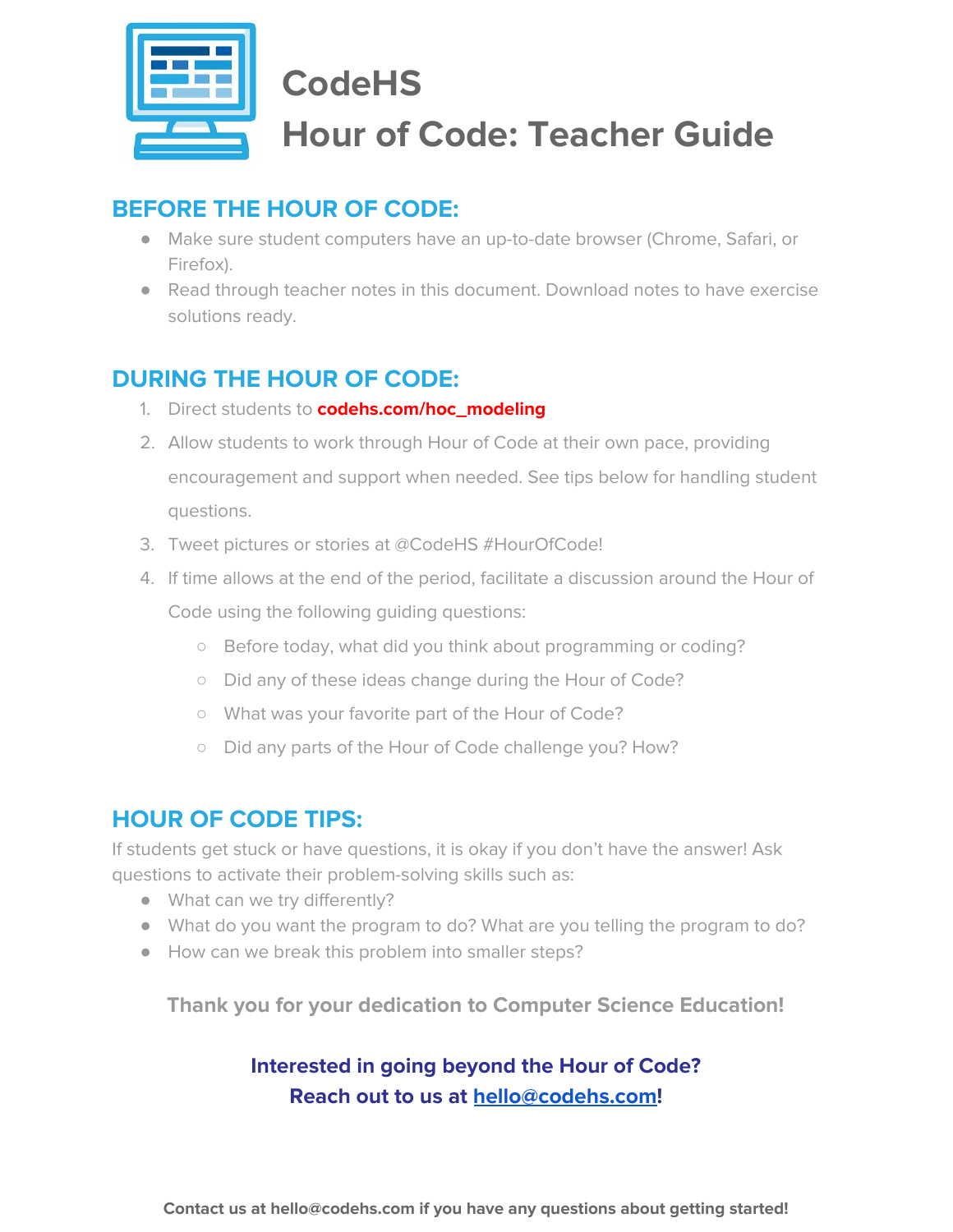

## **CodeHS**

## **Mathematical Models Teacher Notes**

In this Hour of Code, students are introduced to Tracy the Turtle and learn how to code different mathematical models in Python. No coding experience is necessary, but students should have completed Algebra I or higher.

#### **Objective**

Students will be able to …

- Create basic Python turtle graphics programs
- Build linear and exponential mathematical models in Python turtle graphics

#### **Common Core Math Standards**

CCSS.MATH.CONTENT.HSA.CED.A.2: Create equations in two or more variables to represent relationships between quantities; graph equations on coordinate axes with labels and scales.

CCSS.MATH.CONTENT.HSF.LE.A.2: Construct linear and exponential functions, including arithmetic and geometric sequences, given a graph, a description of a relationship, or two input-output pairs (include reading these from a table).

CCSS.MATH.CONTENT.HSF.LE.B.5: Interpret the parameters in a linear or exponential function in terms of a context.

#### **Link to Activity: codehs.com/hoc\_modeling**

#### **Discussion Questions**

- What is programming?
- What is modeling? Why do people build models?
- What is something that a person might want to model? Why?

#### **Exercise Solutions**

| <b>Fixing the View</b> |                                                                                                                  |  |
|------------------------|------------------------------------------------------------------------------------------------------------------|--|
| <b>Description</b>     | This program graphs a sinusoidal wave, but half of the wave isn't in view!                                       |  |
|                        | Your job is to fix the viewing window so the full wave (highest and lowest points)<br>can be seen on the canvas. |  |
| <b>Motivation</b>      | Students practice using the setworldcoordinates command to set the viewing<br>window of their models.            |  |
| <b>Solution</b>        | import math                                                                                                      |  |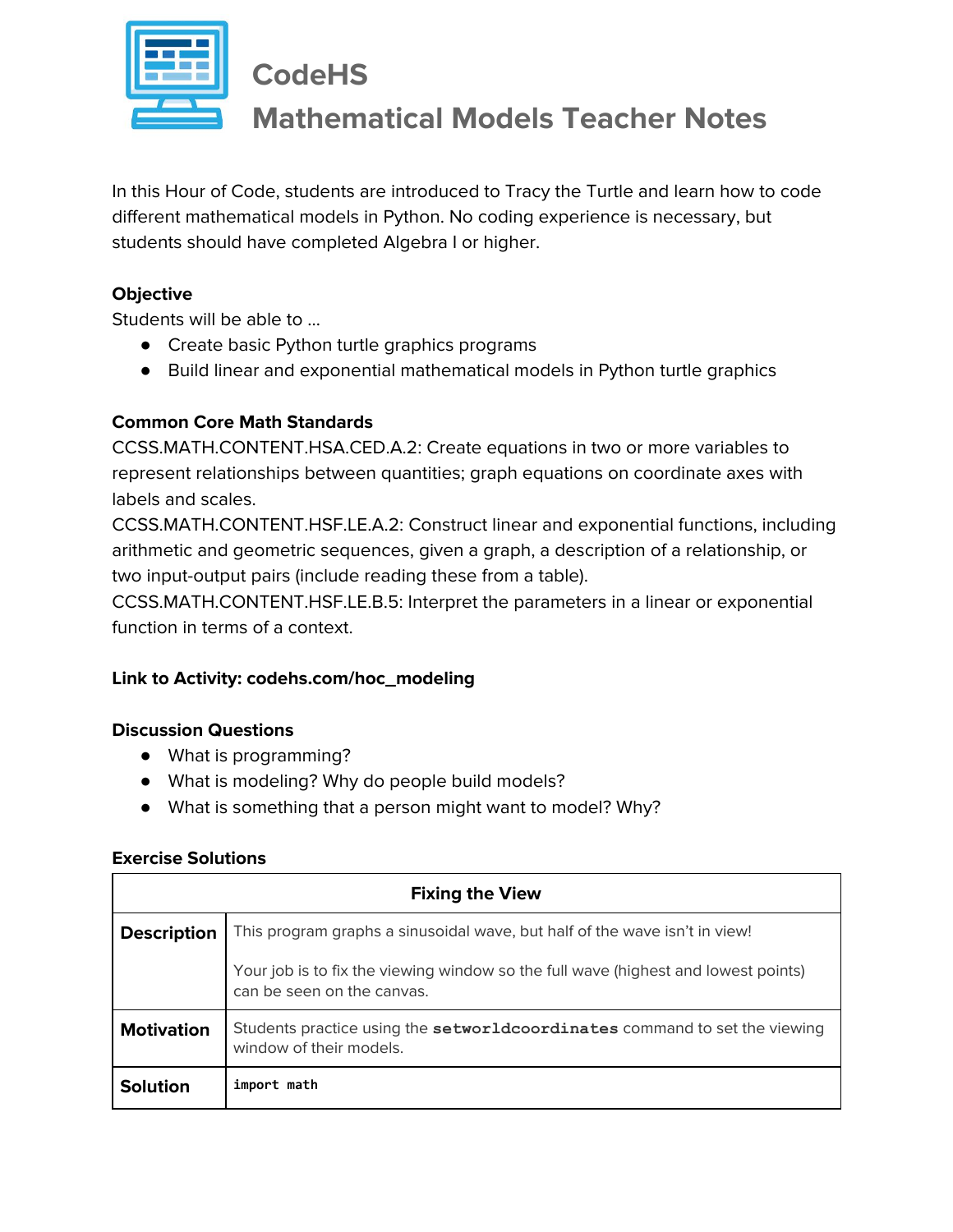

# **CodeHS**

## **Mathematical Models Teacher Notes**

**# Change the coordinates so the full wave is in the viewing window! setworldcoordinates(0, 0, 100, 10) # Calculates the y value and moves the turtle to (x, y) coordinate**

**for x in range(100):**

```
 y = 4 * math.sin(x / 3.0) + 5
```
 **setposition(x, y)**

| <b>Graphing!</b>   |                                                                                                                                                                                                                                                                                                                                                                                                                                |  |
|--------------------|--------------------------------------------------------------------------------------------------------------------------------------------------------------------------------------------------------------------------------------------------------------------------------------------------------------------------------------------------------------------------------------------------------------------------------|--|
| <b>Description</b> | This program creates a graph of the line $y = 2$ .<br>Change the equation so it plots a linear graph with a slope of 1/2 and a y-intercept<br>of 5.                                                                                                                                                                                                                                                                            |  |
|                    | Bonus: Change the color of the graph! Look at the "docs" tab to learn how to do<br>this.                                                                                                                                                                                                                                                                                                                                       |  |
| <b>Motivation</b>  | Students practice creating a graph in turtle graphics.                                                                                                                                                                                                                                                                                                                                                                         |  |
| <b>Solution</b>    | # Sets the coordinates of the screen<br># Bottom left corner is located at (0, 0)<br># Top right corner is located at (100, 100)<br>setworldcoordinates(0, 0, 100, 100)<br># Calculates the y value and moves the turtle<br># to (x, y) coordinate<br># Change the equation so it plots a linear graph with a<br># slope of 1/2 and a y-intercept of -1<br>for $x$ in range $(100)$ :<br>$y = .5 * x + 5$<br>setposition(x, y) |  |

| <b>Electricity Bill</b> |                                                                                                                                                                                                                                    |  |
|-------------------------|------------------------------------------------------------------------------------------------------------------------------------------------------------------------------------------------------------------------------------|--|
| <b>Description</b>      | Every month, your electric company charges you 11.4 cents for every kilowatt-hour<br>(kWh) used. Write a model to create a graph of the relationship between the<br>amount of electricity used (in kWh) and your electricity bill. |  |